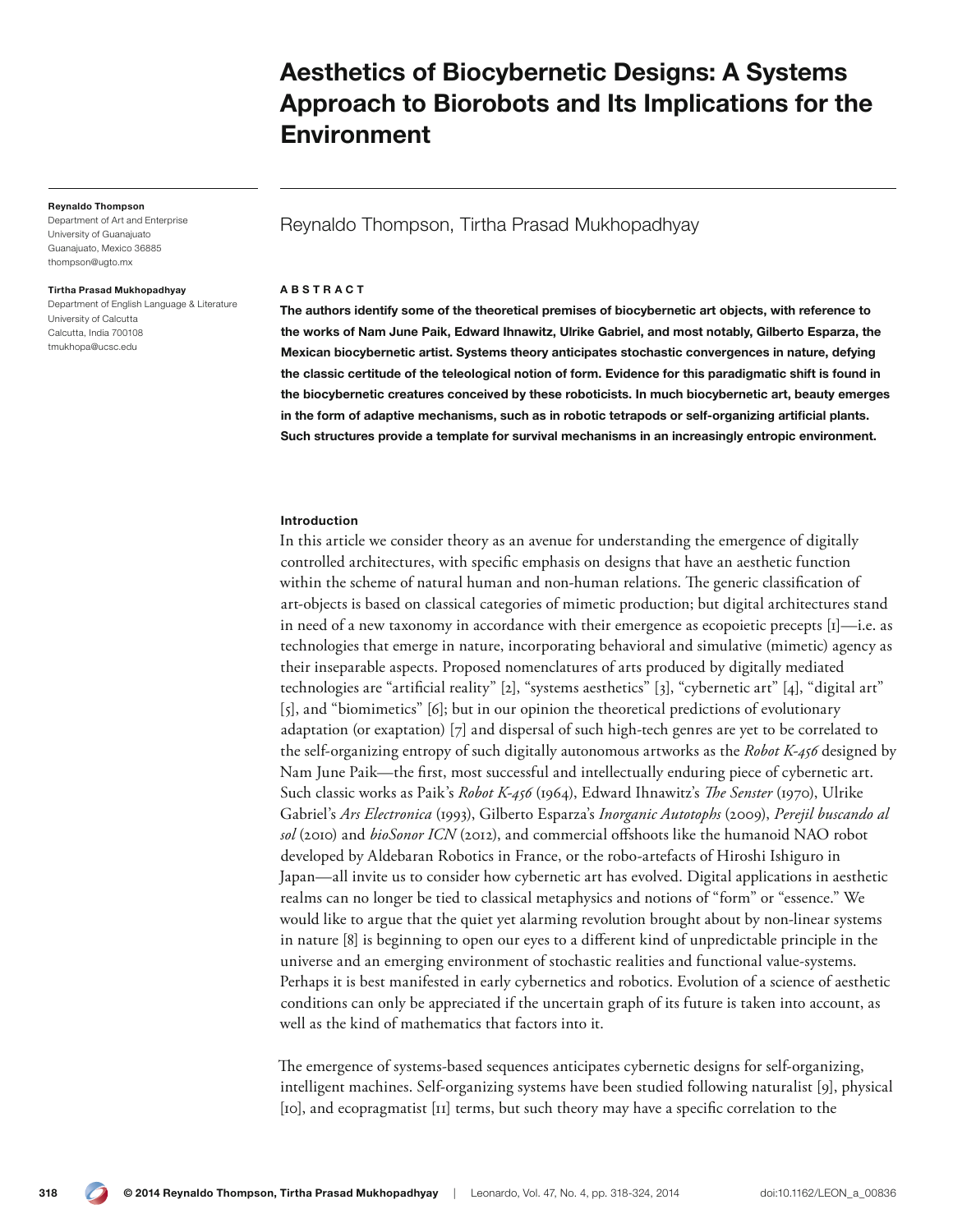emergence of aesthetic processes. The *raison d'être* of self-organization derives primarily from a new philosophical suggestion that breaks down the propositions of classical aesthetics. Art is driven not by the aim of having to transcend nature (which is proverbially imperfect or subhuman), but of being in sync with the uncertainty principle of natural formations. The Greek and Eurocentric model—espoused by art critics such as Gombrich [12]—draws attention to the hidden notion of a perfect form that the artwork achieves. Systems theory recognizes the non-teleological character of formations—an idea that may not be grasped given the limited range of human vision. The artwork may be mathematically anticipated rather than concretely envisioned—the art of "artificial life," robotic functions, and simulations may emerge as discrete embodiments not to be known or to be identifiable in humanist terms. The biological organism appears to be a stable and recognizable structure with a set of defined behavioral tendencies. The intelligence of such organisms is modelled in accordance with behavioral modes and reflexes displayed towards the environment by such animals as the *robolobster* [13]—but it was perhaps with reference to the neo-Darwinian thesis of replicative evolution [14] that the stable ideas associated with any living, evolving organism, and a proto-Aristotelian metaphysics, came to be discounted. In modern theory, cybernetics posits an algorithm of evolutionary intelligence that can lead to completely unpredictable modifications in nature—such as self-replicating biomachines, creating a completely "artificial" reality [15].



Figure 1. Perejil buscando al sol (Parsley Seeking Sunlight) by Gilberto Esparza. Feedback biorobot. Height 16 inches. © 2013 Gilberto Esparza.

# Algorithm

The mathematics for cybernetic art has to be understood in terms of a feedback loop—as a system of sensors, in which digital computation calibrates and simulates equilibrated responses. The mathematical algorithm on which feedback loops operate describes the conditions in which humanoid robots work. How does this system work? The data from sensors create an electronic pattern that channels back through a flow chart in order to generate another reflex in the robot's arms or limbs by means of actuators. Thus, as in

air-conditioners that control the temperature of a room by feeding in sensory data of the room temperature at a given time, the adjustments for temperature-control are made only on the basis of feedback (an essentially closed feedback loop). The air-conditioner adjusts its thermostatic settings to acquire a target temperature. This is reminiscent of Fritjof Capra's example of a boat sailing towards a destination but getting deflected in its course all along the way by strong winds blowing against it, necessitating frequent adjustments to the course [16]. Such feedback loops may be used to trace how life forms are emerging—but also, more practicably perhaps, to understand how intelligent, i.e. responsive, systems are naturally adapting themselves to their environment. The main implication in terms of our perception of natural occurrences is to recognize the great mass of uncertain patterns—the entropic or chaos of probabilities and the notion of convergences. At the same time, engineers have been working towards approximating practical solutions. Let us take an example. The following chart demonstrates how a closed feedback loop is functional for the robotic installation *Perejil buscando al sol* or *Parsley Seeking Sunlight* (Figure 1). What we notice in such cyberaesthetic installations is the amount of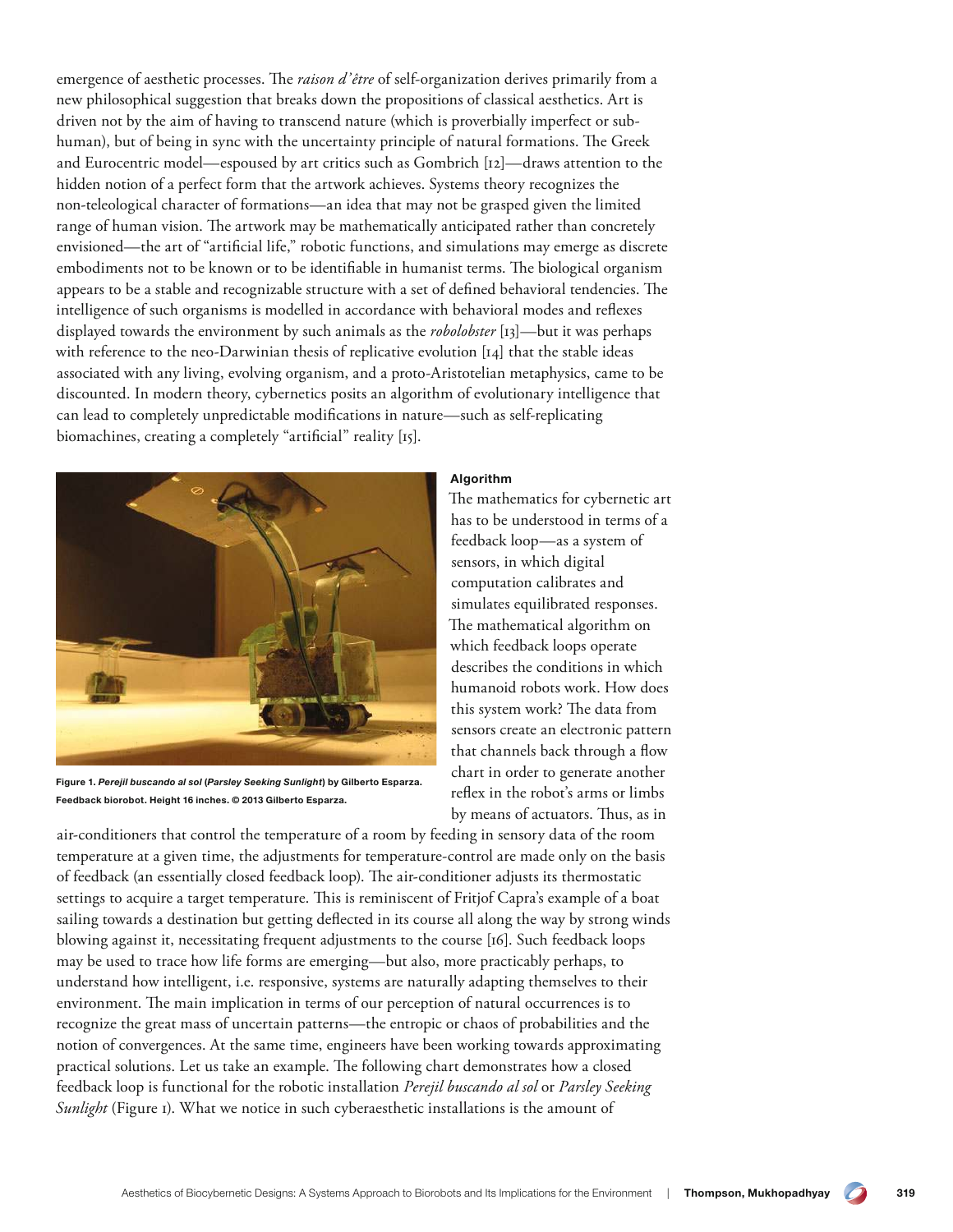adaptivity left out for the *perejil* or parsley plant: it continuously tries to receive sunlight (like a negative loop variable) by moving towards it with the help of wheels, in an environment of light and shade.

The data-analytical adjustments take place as sunlight impacts the sensors of the robotic plant and enables it to move from shade towards the light of the sun. The mathematical flow chart of the process might look like Figure 2, in which the numerical reading of the intensity of sunlight is denoted by S(*tn*). This reading, acquired from the photoreceptor for any moment (*tn*), is calculated against the numerical reading in the prior moment or point of time (*tn-1*). The difference or change in the value of the intensity of light is fed back into a controller, which propels the wheels toward the area in which the difference in the intensities of light, for two distinct moments, is eliminated. In this way the parsley plant is always oriented towards a space of maximum intensity of light. This is also precisely how the plant system acquires higher entropy for itself.



Figure 2. Closed loop control for Parsley Seeking Sunlight. Photoreceptors receiving sunlight help the conversion of data to digital information, which back-calculates error and activates a motor in order to move the plant towards a source of light. © 2014 Sujoy Biswas, University of California, Santa Cruz.

This installation therefore achieves its target by recuperating in sunlight, which it seeks out for itself. This kind of biomimicry creates a spectacular effect on the human observer, who gradually becomes conscious of a strategy for survival. It is the adaptive self-engineering of the plant that makes it a unique cyberaesthetic symbol of emergence in the natural world, revealing for the first time how the plant survives by computing against the possibility of its own desiccation across a space of uncertain illumination. The plant may not know exactly how to fixate itself in a world of unchanging luminosity, but only how to cope with its inevitable transitions in a changing, unknown, and uncertain context in relation to its future. Unlike the infallible garden of the classical imagination, the parsley inhabits a garden of uncertain illumination by adapting and surviving and adapting again and yet again in a continual manner.

## Systems Ecopoiesis

Cybernetic art may therefore be studied in terms of a functionalist hypothesis: robotic agency can alter productivity and human relationships [17] by manipulating behavioral databases of social networks [18]. Entropic recycling leads to the emergence of a self-renewing environment and a holistic ecopoiesis. Cybernetics initializes ecopoiesis by creating a platform of machines [19]. In such a context the question of policy is rendered irrelevant. As robots begin to participate in the environment of the future, the quest for ethical or eugenic machines would have already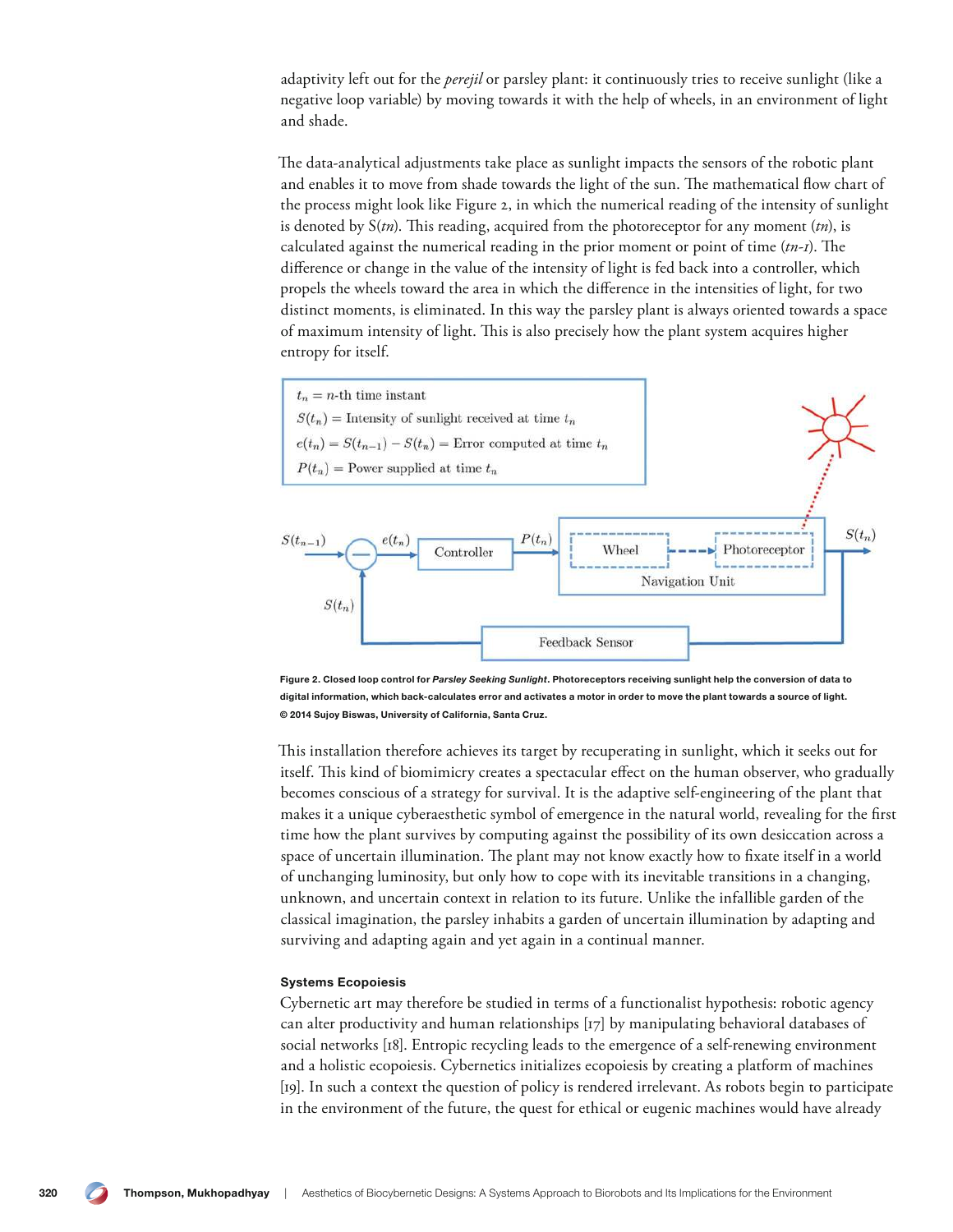been compromised by the pre-existence of human psychological categories and databases. Yet robots shall operate with behavioral inputs from nature in a way that may still benefit and enhance survival and the sense of aesthetic participation. The education sector may also be a sort of environmental beneficiary of digital improvisation and representations [20], more so in matters of assistance to learning and computation. Having acknowledged that robotics may provide an instrumental basis for future economics—the obvious choice for engagingly comedic art shall be one generated by cybernetically engineered mimicries of virtual situations. But such an axiomatic social order in which ecopoietically deviced robots will have a positive role to play shall have to take the domain of application into account [21]. Perhaps there should be a direct relationship between the domain > application integration for robotics; perhaps this way damage to the environment would be minimized, given what we know of the entropic functions of the universe. The manner in which robots shall modify human society will have to depend on consideration of databases like those relevant to a study of global warming and conservation of energy. Such patterns may be temporal models extrapolated from the larger entropic formation of natural systems. Robots such as found in Gilberto Esparza's *Nomadic Plants* (2010) or *Urban Parasites* (2010) or Nina Tommasi's *Biological Instrumentations* (2009) definitely aim to eliminate or reduce carbon emissions and help automatons create stable ecosystems. Though not yet achieved on a large scale, robotics can begin to operationalize environment-friendly systems.

A history of biocybernetic art would include such works as Paik's classic *Robot K-456,* Ihnawitz's *The Senster*, Ken Goldberg's *Telegarden* (1995), and Gilberto Esparza's *Nomadic Plants* (2010). All of these works directly implicate the question of environment; they carry the proposition: biocybernetics discards an obsession with the humanoid shape and begins to resemble a sort of feedback organism [22]. Esparza's robotics thus differs conceptually from such models as the *Telegarden*. Esparza's feedback systems are realized in terms of an entirely different and corporeally invisible focus in which the biosphere is affected and begins to change because of a certain kind of dynamic intervention. Norman White, an earlier developer of biocybernetic devices, had already identified this process as one deserving close attention. This development from merely interactive "telegardening" towards more complex algorithms is visible in bioinspired works such as *ALife* [23] and sensitive systems such as Ulrike Gabriel's *Terrain-01* (1993) [24], in which robots act in sync with neural discharges to create an interplay of objects in a circular arena. Biofeedback loops are similarly used to build interactive systems, such as Tommasi's *Biological Instrumentations* on the one hand and Esparza's *Nomadic Plants* on the other—both of which employ sensors to translate the information into robotic movements, but

in different directions. Tommasi's work saves a plant from self-destruction; Esparza's model devours waste products to give birth to and to sustain oxygen-producing plants. Thus the machine and the environment, albeit in a biologically connected manner, are engaged in a constant exchange with each other, giving rise to positive lifesustaining components in the eco-system.



Figure 3. Plantas Nómadas (Nomadic Plants). Feedback biorobot and geobacteria from waste and recycling for plants placed along a platform on wheels. 10 inches in height and 12 inches in width. © 2011 Gilberto Esparza.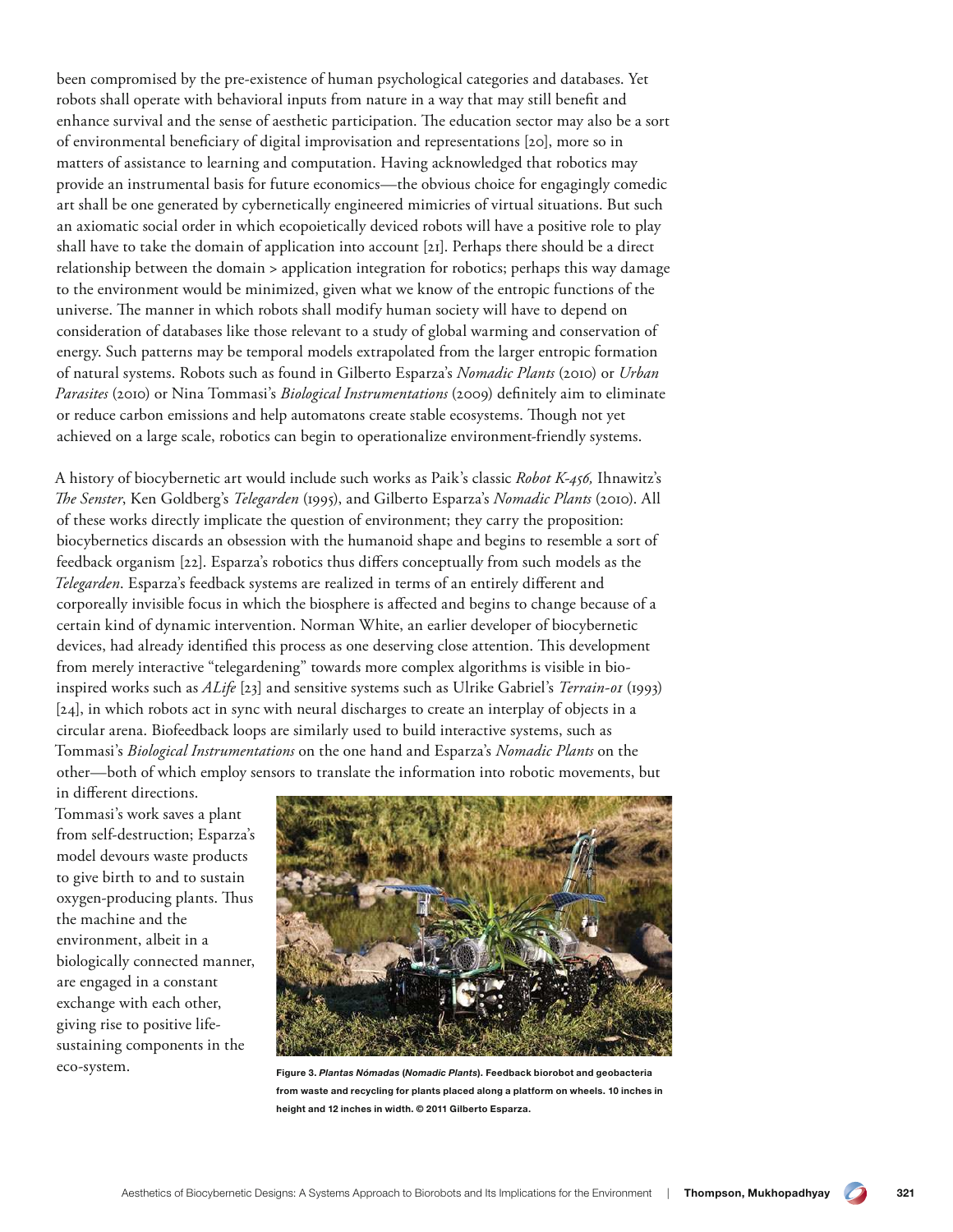Indeed, Esparza's *Plantas Nómadas* (*Nomadic Plants*) (Figure 3) is quite different from any other biocybernetic artwork heretofore conceived by roboticists. It consists of a biocybernetic mechanism that survives on solar energy, micro-biotic combustion cells, hydro-waste and natural plants. The complex system obtains nutrients from the polluted waters in rivers and derives energy from the remains of organic waste, as well as from solar energy through the use of two flexible solar cells installed on the mechanism. This bio-energy is stored in lithium batteries in order to keep the machine functioning. The hybrid machine-nature ecosystem tries to adapt itself to a negatively altered environment (in this case, the sewage waste on which the creaturely robotic plant lives). The adapted microprocessor, ultrasound and compass sensor, and bio-digester are all lodged in a skeleton based on a Voronoi diagram. Esparza's robotic machine purports to heal the wounds inflicted by the uncontrolled consumption and growth of an industrial society. While analyzing Esparza's device, we realize that it is a strange system of nature and machine living together, making a proposal for a new symbiosis of opposites: machine and nature, art and science, stillness and motion, creation and destruction, in an image of ecopoietic sustainability.

The most significant tendency visible in this context is that of the increasing ability given to the robot by the array of multiple sensors, which builds on an algorithm of signals to generate control over the ecosystem. Interchange of information collected by a system of bio-chemical sensors makes the robot highly efficient and even capable of making decisions. Increasing complexity achieves maximum entropy. This explains the widening horizons of efficient robots that have discarded humanoid modules for the complex virtues of biological ecosystems. Robots shall no longer look like men or women, but rather like combined biomorphs whose functional efficacy within selective environments enables them to adapt, move, and perform specific functions with greater skill. Thus tetrapod appendages are recognizably better instruments of locomotion on three-dimensional surfaces—rather than wheels or bipedal locomotors [25]. There has been a definitive shift from human-centered robotics towards the development of amphibious, arboreal, or drone mobility and orientations that are more efficient for transportation and labor-intensive tasks in a human environment. Current research on cybernetic modeling aims to simulate movements of quadrupeds or other entomological organisms that can move through various levels and densities of physical media [26]. Frank Grasso has already applied the term *biomimetic*, in the US Navy–funded project *Robolobsters* [27], to design environmentally decisive robots that can defuse a bomb, serve functions of physical defense, or even perform lower-level functions such as cleaning polluted sub-marine locations. In every case, cybernetic architectures exploit optimal zoomorphic feedback for controlling locomotor actions.

# Conclusions

It has been suggested that negative loop systems, like a missile cruising towards a moving target, continuously deviate from a physically located target—hence the need for continually updated, sensor-driven information so that a system can reduce error and function on the basis of approximation. Nevertheless there still seems to be a space of maximization for agents within the spectrum of natural experiences. Machines may also adapt to changing environments, if the algorithm can be made to accommodate such shifts. Survival of systems, like Esparza's robots and those of some of his predecessors, begs the question of self-replicating robots [28]. Adjustments would be effected by neurotrophic interactions of the sensors on such robots as in *Nomadic Plants*, because it is a eugenic robot designed to stabilize the environment and make it more hospitable for its human agents [29]. George Chirikjian refers to a specific path for replication. Could a robot, like Esparza's nomadic plant, self-replicate like a reproductive entity? Could it spread across the domain, producing noble gases and creating more vegetation? The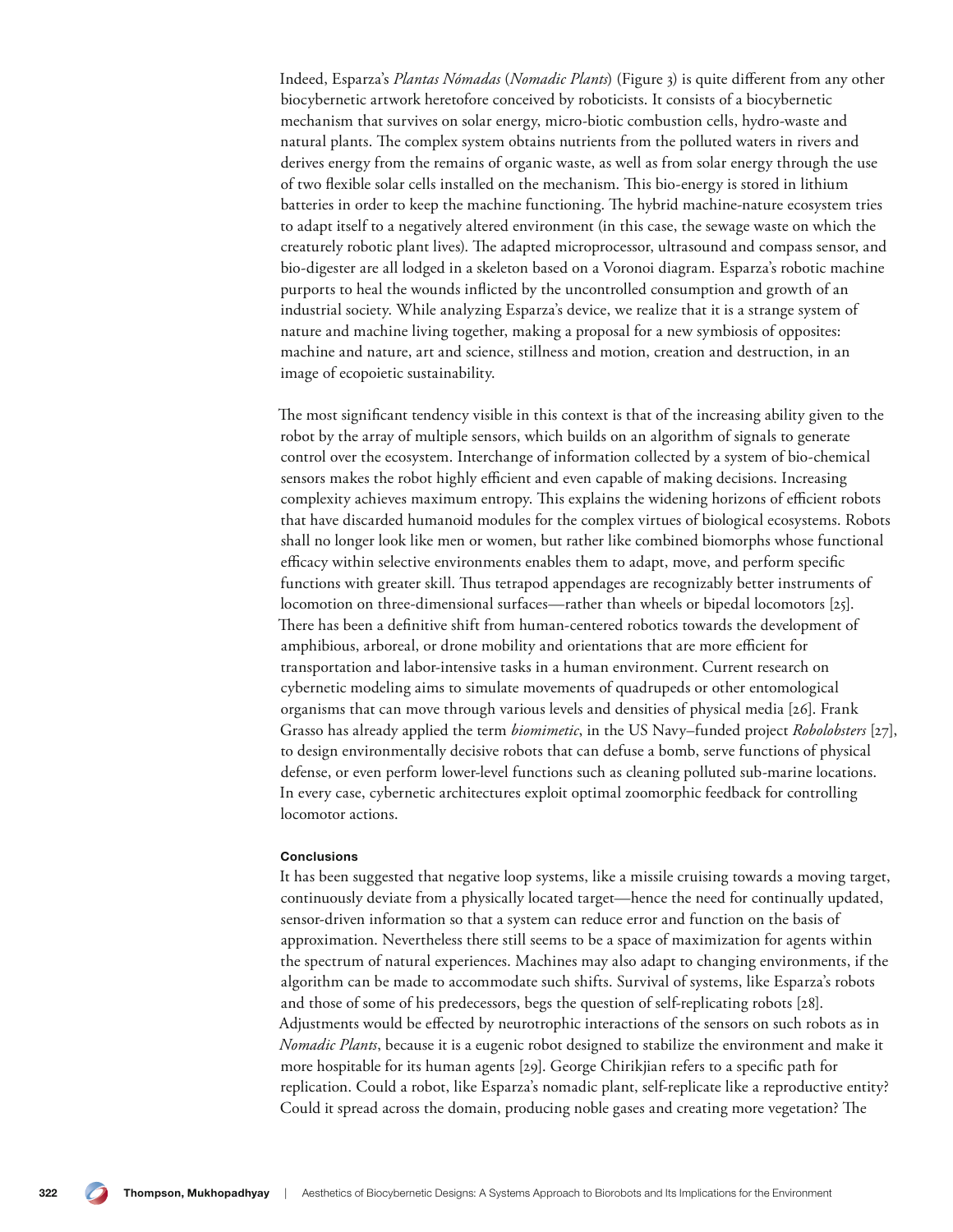question, like that of science fiction cyborgs, might appear to be in the distant future; however, its practicable dynamics have already been captured in discreet models in which robots placed in specific domains will construct another robot from material available in the environment. In the final analysis, cybernetic art suggests the birth of a new kind of companionship between organic and electronic components. This is unlike the "do-it-together" model, or "perform-together" art in which a subject with conscious intentionality synchronizes with a machine, just as happens during a performance recital. In its place we become witnesses to the birth of a new species. Biorobots will be electronic creatures embodying self-replicating biocybernetic systems. This art cannot have a particular form, and its discussion under the heading of a specific artist is likely to fossilize art history in the manner of Gombrich's classical worldview. The biocybernetic form is a mathematical possibility. If it is accidentally born out of a negative loop it may well be invisible or exist incorporeally like a discrete architecture or matrix embedded through real and virtual frames of simulation [30]. It may not resemble any known intelligent species [31]. None of the classical certainties of aesthetic objects will have survived in the new environment. Art will emerge as a feedback mechanism only in order to survive in real time. Thus, there shall be two modalities for this kind of artificial life: (a) biorobotic simulations and (b) self-replication. Both models have succeeded in arising independently, but they may also combine to form new systems and (non)-entities.

### References and Notes

- 1. De Sousa, Ronald, "Is Art an Adaptation? Prospects for an Evolutionary Perspective on Beauty," *The Journal of Aesthetics and Art Criticism* 62, No. 2, 109–118 (Spring 2004); Thomas, David J., "Biological Aspects of the Ecopoiesis and Terraformation of Mars," *Journal of the British Interplanetary Society*, 415–418 (1995).
- 2. Bedau, Mark, "The Scientific and Philosophical Scope of Artificial Life," *Leonardo* 35, No. 4, 395–400 (August 2002); Parreira Correia, Luís Miguel, "From Natural to Artificial Life," *Revista Portuguesa de Filosofia*, T. 66, Fasc. 4, 789–802 (2010); Peterson, Ivars, "Artificial Reality," *Science News* 127, No. 25, 396–397 (June 1985).
- 3. Burnham, Jack, "Systems Esthetics," *Artforum* 7, No. 1, 31–37 (September 1968).
- 4. Kac, Eduardo, "Foundation and Development of Robotic Art," *Art Journal* 56, No. 3, 60–67 (Autumn 1997).
- 5. Lin, Po-Hsien, "A Dream of Digital Art: Beyond the Myth of Contemporary Computer Technology in Visual Arts," *Visual Arts Research* 31, No. 1 (60), 4–12 (2005).
- 6. Hood, Ernie, "Robolobsters: The Beauty of Biomimetics," *Environmental Health Perspectives* 112, No. 8, A486–A489 (June 2004).
- 7. Dissanayake, Ellen, *Art and Intimacy: How the Arts Began* (Seattle, WA: University of Washington Press, 2000).
- 8. Weiner, Norbert, *Cybernetics: Or Control and Communication in the Animal and the Machine* (Cambridge, MA: MIT Press, 1965).
- 9. Holland, J. H., *Adaptation in Natural and Artificial Systems*, 2nd ed. (Cambridge, MA: MIT Press, 1992).
- 10. Capra, Fritjof, *The Web of Life. A New Scientific Understanding of Living Systems* (New York: Anchor Books, 1997).
- 11. Brand, Stewart, *Whole Earth Discipline: An Ecopragmatist Manifesto* (London, UK: Atlantic Books, 2009).
- 12. Gombrich, Ernst, *Reflections on the History of Art: Views and Reviews* (Oakland, CA: University of California Press, 1987).
- 13. Hood, Ernie, "Robolobsters: The Beauty of Biomimetics," *Environmental Health Perspectives* 112, No. 8, 486 (June 2004).
- 14. Dawkins, Richard, *The Selfish Gene* (Oxford, UK: Oxford University Press, 1989).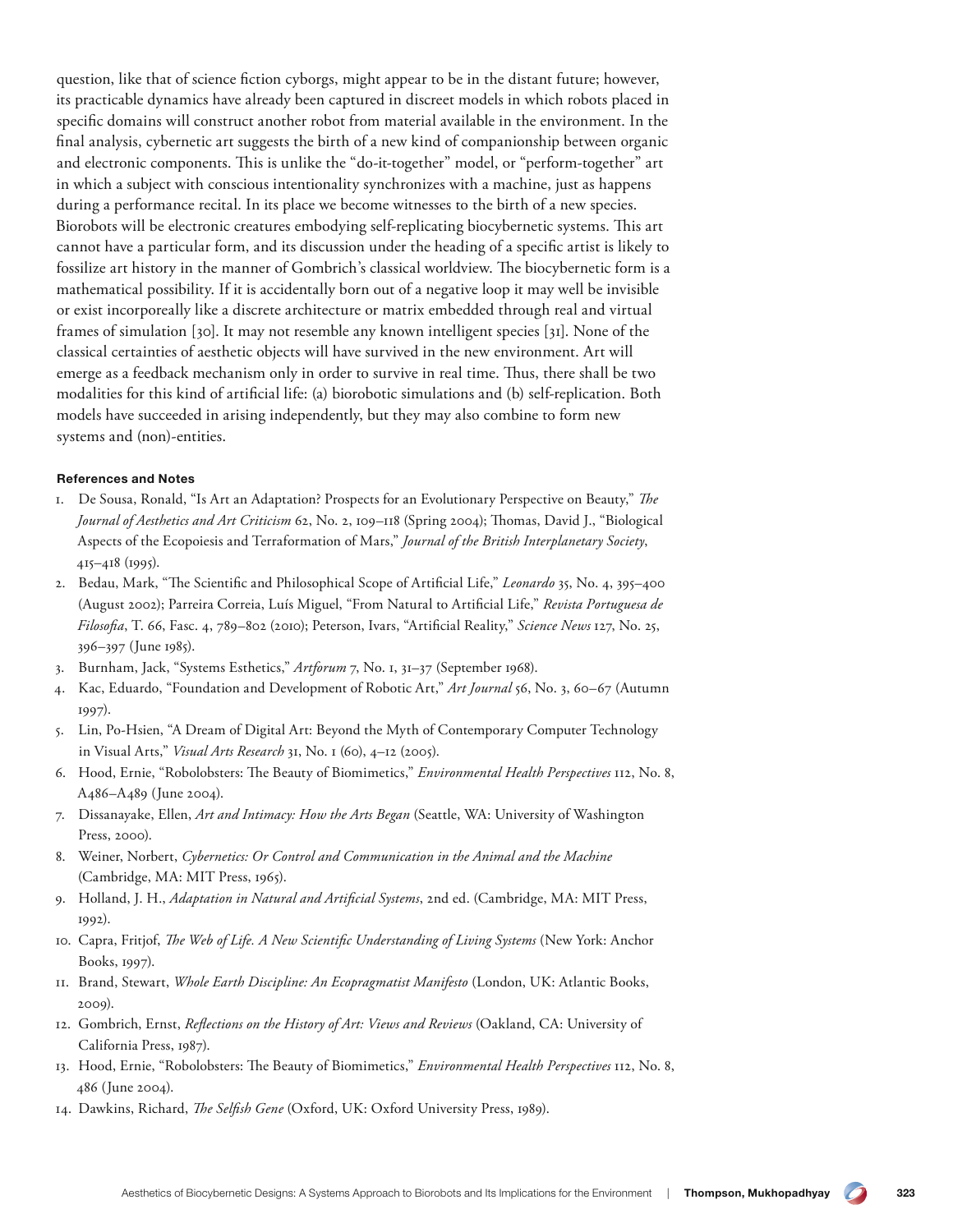- 15. Cho, Adrian, "Making Machines That Make Others of Their Kind," *Science* 318, No. 5853, 1084–1085 (November 2007); Meleka, J., "Will the Robot Change the World or the World Change the Robot–A User Point of View," *Journal of the Royal Society of Arts* 131, No. 5327, 657–670 (October 1983).
- 16. Capra, Fritjof, *The Web of Life: A New Scientific Understanding of Living Systems* (New York: Random House, 1996).
- 17. De Sousa, Ronald, "Is Art an Adaptation? Prospects for an Evolutionary Perspective on Beauty," *The Journal of Aesthetics and Art Criticism* 62, No. 2, 109 (Spring 2004).
- 18. Cho, Adrian, "Making Machines That Make Others of Their Kind," *Science* 318, No. 5853, 660 (November 2007).
- 19. Wilson, Stephen, *Information Arts: Intersections of Art, Science, and Technology* (Cambridge, MA: MIT Press, 2002).
- 20. Rusk, Natalie et al., "New Pathways Into Robotics: Strategies for Broadening Participation," *Journal of Science Education and Technology* 17, No. 1, 59–69 (February 2008).
- 21. Bellingham, James G., and Kanna Rajan, "Robotics in Remote and Hostile Environments," *Science* 318, No. 5853, 1098–1102 (November 2007).
- 22. White, Norman, <www.youtube.com/watch?v=uCzfBOfP42c> (2013), accessed March 19, 2014.
- 23. Kac, Eduardo, "Dialogical Telepresence and Net Ecology," *The Robot in the Garden: Telerobotics and Telepistemology in the Age of the Internet*, ed. Ken Goldberg (Cambridge, MA: MIT Press, 2000).
- 24. Gabriel, Ulrike, <www.foro-artistico.de/deutsch/programm/review/sensystem.html> (1993), accessed March 21, 2014.
- 25. Klein, Yves Amu, "Living Sculpture: The Art and Science of Creating Robotic Life," *Leonardo* 31, No. 5, 393–396 (October 1998).
- 26. Karakasiliotis, Konstantinos et al., "Where Are We in Understanding Salamander Locomotion: Biological and Robotic Perspectives on Kinematics," *Biological Cybernetics* 107, No. 5, 529–544 (October 2013).
- 27. Hood, Ernie, "Robolobsters: The Beauty of Biomimetics," *Environmental Health Perspectives* 112, No. 8, 115 (June 2004).
- 28. Pfeifer, Rolf, Max Lungarella, and Fumiya Iida, "Self-Organization, Embodiment, and Biologically Inspired Robotics," *Science* 318, No. 5853, 1088–1093 (November 2007); Weiss, Peter, "In Its Own Image," *Science News* 167, No. 20, 310 (May 2005).
- 29. Hillis, W. D., "Co-evolving Parasites Improve Simulated Evolution as an Optimization Procedure," *Physica* D 42, No. 1–3, 228–234 (June 1990).
- 30. Fujita, Masahiro, "How to Make an Autonomous Robot as a Partner with Humans: Design Approach Versus Emergent Approach," *Philosophical Transactions: Mathematical, Physical and Engineering Sciences* 365, No. 1850, 21–47 (January 2007).
- 31. Waltz, David. L., "The Prospects for Building Truly Intelligent Machines," *Daedalus* 117, No. 1, 191–212 (Winter 1988); Flood, Merrill M., "What Future Is There for Intelligent Machines?" *Audio Visual Communication Review* 11, No. 6, 260–270 (1963).